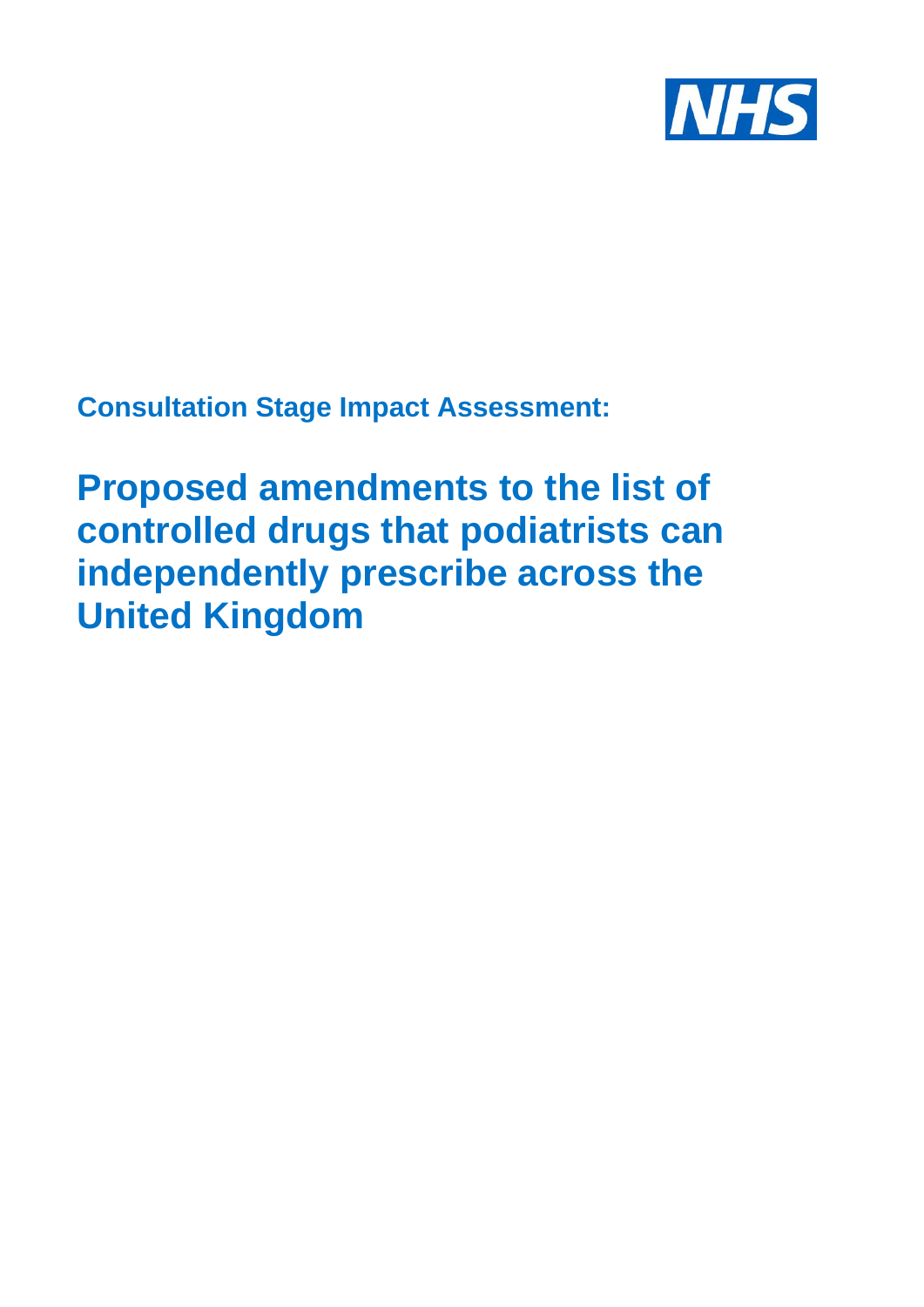|                                                                                                                            |                                             | Title: Consultation Stage Impact Assessment on proposed                                                                                                                                                                                                                                                                                                                                                                                                                                                                                       |  |                              |                                                |     |               |                                   |  |  |
|----------------------------------------------------------------------------------------------------------------------------|---------------------------------------------|-----------------------------------------------------------------------------------------------------------------------------------------------------------------------------------------------------------------------------------------------------------------------------------------------------------------------------------------------------------------------------------------------------------------------------------------------------------------------------------------------------------------------------------------------|--|------------------------------|------------------------------------------------|-----|---------------|-----------------------------------|--|--|
| amendments to the list of controlled drugs that podiatrists can<br>independently prescribe across the United Kingdom       |                                             |                                                                                                                                                                                                                                                                                                                                                                                                                                                                                                                                               |  |                              | Impact Assessment (IA)                         |     |               |                                   |  |  |
|                                                                                                                            | Date: 10/07/2019                            |                                                                                                                                                                                                                                                                                                                                                                                                                                                                                                                                               |  |                              |                                                |     |               |                                   |  |  |
| IA No: 9547                                                                                                                |                                             | <b>Stage: Consultation</b>                                                                                                                                                                                                                                                                                                                                                                                                                                                                                                                    |  |                              |                                                |     |               |                                   |  |  |
| <b>Publishing Approval Reference: PAR145</b><br>Lead department or agency: NHS England                                     |                                             | <b>Source of intervention: Domestic</b>                                                                                                                                                                                                                                                                                                                                                                                                                                                                                                       |  |                              |                                                |     |               |                                   |  |  |
| Other departments or agencies:                                                                                             |                                             |                                                                                                                                                                                                                                                                                                                                                                                                                                                                                                                                               |  | <b>Contact for enquiries</b> | Type of measure: Secondary legislation         |     |               |                                   |  |  |
| Devolved administrations, professional bodies                                                                              |                                             |                                                                                                                                                                                                                                                                                                                                                                                                                                                                                                                                               |  |                              | england.cpomedicinesmech@nhs.net               |     |               |                                   |  |  |
| <b>Summary: Intervention and Options</b>                                                                                   | <b>RPC Opinion: Not Applicable</b>          |                                                                                                                                                                                                                                                                                                                                                                                                                                                                                                                                               |  |                              |                                                |     |               |                                   |  |  |
|                                                                                                                            |                                             | Cost of Preferred (or more likely) Option                                                                                                                                                                                                                                                                                                                                                                                                                                                                                                     |  |                              |                                                |     |               |                                   |  |  |
| <b>Total Net</b><br><b>Present Value</b>                                                                                   | <b>Business Net</b><br><b>Present Value</b> | Net cost to business per<br>year (EANDCB in 2014 prices)                                                                                                                                                                                                                                                                                                                                                                                                                                                                                      |  | One-In,<br><b>Three-Out</b>  | <b>Business Impact Target</b><br><b>Status</b> |     |               |                                   |  |  |
| £37.2m                                                                                                                     | N/A                                         | N/A                                                                                                                                                                                                                                                                                                                                                                                                                                                                                                                                           |  | Not in Scope                 |                                                |     |               | Not a regulatory provision        |  |  |
|                                                                                                                            |                                             | What is the problem under consideration? Why is government intervention necessary?                                                                                                                                                                                                                                                                                                                                                                                                                                                            |  |                              |                                                |     |               |                                   |  |  |
|                                                                                                                            |                                             | has developed, and a number of additional controlled drugs are now suitable for patients in controlling pain<br>and other symptoms. In addition, three drugs that podiatrists could previously prescribe have since been<br>classified as controlled drugs (tramadol hydrochloride, and more recently pregabalin and gabapentin) In<br>order to align with current best clinical practice in patient care, amendments to legislation are required to<br>update the restricted list of drugs podiatrist independent prescribers can prescribe. |  |                              |                                                |     |               |                                   |  |  |
|                                                                                                                            |                                             |                                                                                                                                                                                                                                                                                                                                                                                                                                                                                                                                               |  |                              |                                                |     |               |                                   |  |  |
|                                                                                                                            |                                             |                                                                                                                                                                                                                                                                                                                                                                                                                                                                                                                                               |  |                              |                                                |     |               |                                   |  |  |
|                                                                                                                            |                                             | What are the policy objectives and the intended effects?<br>The objectives are to reduce delays in the provision of patient care, and thereby: a) reduce inefficient use of<br>health professional time; b) improve patient experience; c) improve patient health.                                                                                                                                                                                                                                                                            |  |                              |                                                |     |               |                                   |  |  |
| option (further details in Evidence Base)<br>Option 1 - Business as usual/no change<br>Misuse of Drugs Regulations (2001). |                                             | What policy options have been considered, including any alternatives to regulation? Please justify preferred<br>Option 2 - Enable podiatrist independent prescribers to prescribe additional controlled drugs under the                                                                                                                                                                                                                                                                                                                       |  |                              |                                                |     |               |                                   |  |  |
| Are any of these organisations in scope?                                                                                   |                                             | Will the policy be reviewed? It will be reviewed. If applicable, set review date: post-implementation<br>Does implementation go beyond minimum EU requirements?                                                                                                                                                                                                                                                                                                                                                                               |  | <b>Micro</b><br><b>No</b>    | N/A<br><b>Small</b><br><b>No</b>               | No. | <b>Medium</b> | Large<br><b>No</b><br>Non-traded: |  |  |

Signed by the responsible SELECT SIGNATORY: \_\_\_\_\_\_\_\_\_\_\_\_\_\_\_\_\_\_\_\_\_\_\_\_\_\_\_\_\_\_\_Date: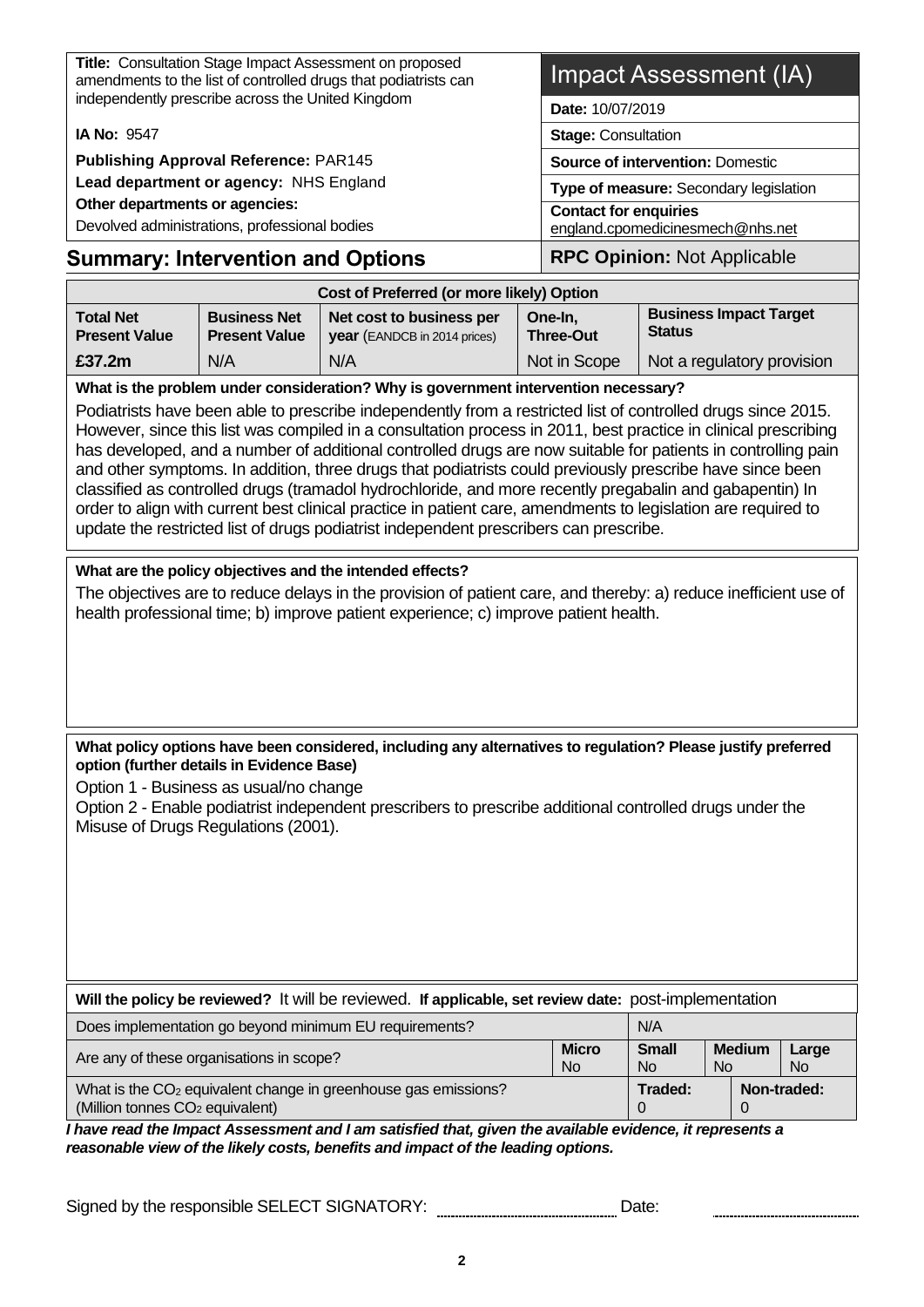# **Summary: Analysis & Evidence Option 1 – Business as Usual**

**Description:** 

#### **FULL ECONOMIC ASSESSMENT**

| <b>Price Base</b><br><b>NPV</b> base                                                                  |                                                                           |  | <b>Time Period:</b>                                     |       |  |                                                                                                       | Net Benefit (Present Value (PV)) (£m) |                                         |  |
|-------------------------------------------------------------------------------------------------------|---------------------------------------------------------------------------|--|---------------------------------------------------------|-------|--|-------------------------------------------------------------------------------------------------------|---------------------------------------|-----------------------------------------|--|
| Year 2019/20                                                                                          | Year 2019/20                                                              |  | 10 Years                                                | Low:  |  | High:                                                                                                 | <b>Best Estimate:</b>                 | 0                                       |  |
|                                                                                                       | COSTS (£m)                                                                |  | <b>Total Transition</b><br>(Constant Price)<br>Years    |       |  | <b>Average Annual</b><br>(excl. Transition) (Constant Price)                                          |                                       | <b>Total Cost</b><br>(Present Value)    |  |
| Low                                                                                                   |                                                                           |  |                                                         |       |  |                                                                                                       |                                       |                                         |  |
| <b>High</b>                                                                                           |                                                                           |  |                                                         |       |  |                                                                                                       |                                       |                                         |  |
| <b>Best Estimate</b>                                                                                  |                                                                           |  |                                                         |       |  |                                                                                                       |                                       | 0                                       |  |
| Description and scale of key monetised costs by 'main affected groups'                                |                                                                           |  |                                                         |       |  |                                                                                                       |                                       |                                         |  |
|                                                                                                       |                                                                           |  |                                                         |       |  | In our main analysis, we assume that there are no costs associated with the business as usual option. |                                       |                                         |  |
| None                                                                                                  |                                                                           |  | Other key non-monetised costs by 'main affected groups' |       |  |                                                                                                       |                                       |                                         |  |
| <b>BENEFITS (£m)</b>                                                                                  |                                                                           |  | <b>Total Transition</b><br>(Constant Price)             | Years |  | <b>Average Annual</b><br>(excl. Transition) (Constant Price)                                          |                                       | <b>Total Benefit</b><br>(Present Value) |  |
| Low                                                                                                   |                                                                           |  |                                                         |       |  |                                                                                                       |                                       |                                         |  |
| <b>High</b>                                                                                           |                                                                           |  |                                                         |       |  |                                                                                                       |                                       |                                         |  |
| <b>Best Estimate</b>                                                                                  |                                                                           |  |                                                         |       |  |                                                                                                       |                                       | 0                                       |  |
| None                                                                                                  | Description and scale of key monetised benefits by 'main affected groups' |  |                                                         |       |  |                                                                                                       |                                       |                                         |  |
| Other key non-monetised benefits by 'main affected groups'<br>None                                    |                                                                           |  |                                                         |       |  |                                                                                                       |                                       |                                         |  |
| Key assumptions/sensitivities/risks                                                                   |                                                                           |  |                                                         |       |  |                                                                                                       | <b>Discount rate</b>                  | 1.5/3.5                                 |  |
| In our main analysis, we assume that there are no costs associated with the business as usual option. |                                                                           |  |                                                         |       |  |                                                                                                       |                                       |                                         |  |
| <b>BUSINESS ASSESSMENT (Option 1)</b>                                                                 |                                                                           |  |                                                         |       |  |                                                                                                       |                                       |                                         |  |
|                                                                                                       |                                                                           |  | Direct impact on business (Equivalent Annual) £m:       |       |  | Score for Business Impact Target (qualifying                                                          |                                       |                                         |  |

|            | Direct impact on business (Equivalent Annual) £m: |                   | Score for Business Impact Target (qualifying |
|------------|---------------------------------------------------|-------------------|----------------------------------------------|
| Costs: N/A | <b>Benefits: N/A</b>                              | <b>Costs: N/A</b> | provisions only) £m: N/A                     |
|            |                                                   |                   |                                              |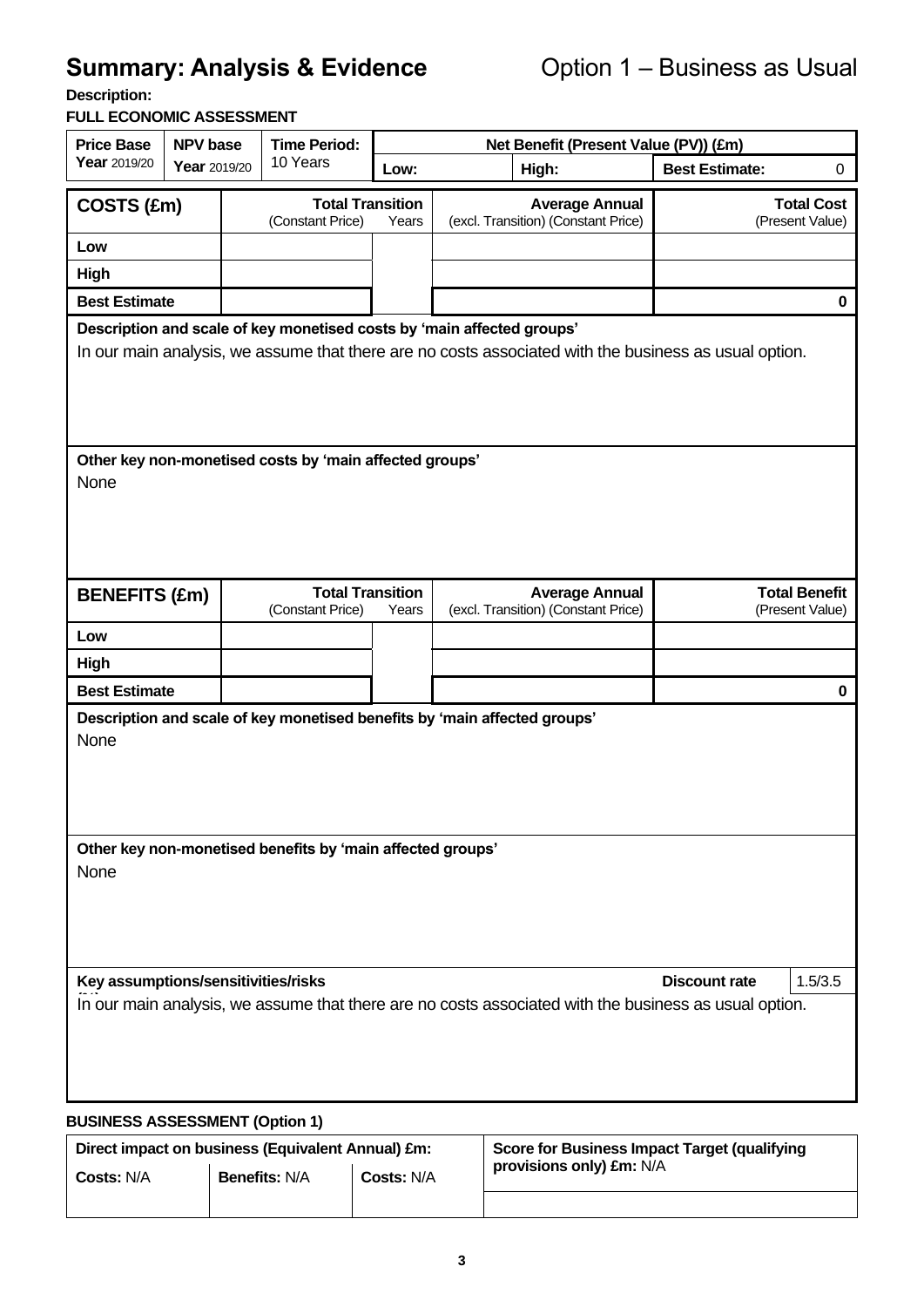# **Summary: Analysis & Evidence** Option 2 – Proposed Changes

**Description:** 

#### **FULL ECONOMIC ASSESSMENT**

| <b>Price Base</b>                                                                                                                                                                                                                                                                                                                                               | <b>Time Period:</b><br><b>NPV</b> base<br>Net Benefit (Present Value (PV)) (£m) |  |                                                            |                                  |  |                                                              |                            |               |                                         |
|-----------------------------------------------------------------------------------------------------------------------------------------------------------------------------------------------------------------------------------------------------------------------------------------------------------------------------------------------------------------|---------------------------------------------------------------------------------|--|------------------------------------------------------------|----------------------------------|--|--------------------------------------------------------------|----------------------------|---------------|-----------------------------------------|
| Year 2019/20                                                                                                                                                                                                                                                                                                                                                    | Year 2019/20                                                                    |  | 10 Years                                                   | Low: 23.8                        |  | <b>High: 55.8</b>                                            | <b>Best Estimate: 37.2</b> |               |                                         |
|                                                                                                                                                                                                                                                                                                                                                                 | COSTS (£m)                                                                      |  | (Constant Price)                                           | <b>Total Transition</b><br>Years |  | <b>Average Annual</b><br>(excl. Transition) (Constant Price) |                            |               | <b>Total Cost</b><br>(Present Value)    |
| Low                                                                                                                                                                                                                                                                                                                                                             |                                                                                 |  |                                                            |                                  |  |                                                              |                            |               |                                         |
| High                                                                                                                                                                                                                                                                                                                                                            |                                                                                 |  |                                                            |                                  |  |                                                              |                            |               |                                         |
| <b>Best Estimate</b>                                                                                                                                                                                                                                                                                                                                            |                                                                                 |  |                                                            |                                  |  |                                                              |                            |               | 0                                       |
| Description and scale of key monetised costs by 'main affected groups'                                                                                                                                                                                                                                                                                          |                                                                                 |  |                                                            |                                  |  |                                                              |                            |               |                                         |
| None                                                                                                                                                                                                                                                                                                                                                            |                                                                                 |  |                                                            |                                  |  |                                                              |                            |               |                                         |
| Other key non-monetised costs by 'main affected groups'<br>None                                                                                                                                                                                                                                                                                                 |                                                                                 |  |                                                            |                                  |  |                                                              |                            |               |                                         |
| <b>BENEFITS (£m)</b>                                                                                                                                                                                                                                                                                                                                            |                                                                                 |  | <b>Total Transition</b><br>(Constant Price)                | Years                            |  | <b>Average Annual</b><br>(excl. Transition) (Constant Price) |                            |               | <b>Total Benefit</b><br>(Present Value) |
| Low                                                                                                                                                                                                                                                                                                                                                             |                                                                                 |  |                                                            |                                  |  |                                                              |                            |               | 23.8                                    |
| High                                                                                                                                                                                                                                                                                                                                                            |                                                                                 |  |                                                            |                                  |  |                                                              |                            |               | 55.8                                    |
| <b>Best Estimate</b>                                                                                                                                                                                                                                                                                                                                            |                                                                                 |  |                                                            |                                  |  |                                                              |                            |               | 37.2                                    |
|                                                                                                                                                                                                                                                                                                                                                                 |                                                                                 |  |                                                            |                                  |  |                                                              |                            |               |                                         |
| Description and scale of key monetised benefits by 'main affected groups'<br>Reduction in the number of consultations with doctors in primary and secondary care settings.<br>Reduced patient inconvenience having to re-arange and attend appointments with other health<br>professionals.<br>Reduction in pain or other symptoms while waiting for treatment. |                                                                                 |  |                                                            |                                  |  |                                                              |                            |               |                                         |
|                                                                                                                                                                                                                                                                                                                                                                 |                                                                                 |  | Other key non-monetised benefits by 'main affected groups' |                                  |  |                                                              |                            |               |                                         |
| Health benefits from more closely monitored courses of controlled drugs and long-term impacts of bringing<br>forwards treatment and recovery.                                                                                                                                                                                                                   |                                                                                 |  |                                                            |                                  |  |                                                              |                            |               |                                         |
| Key assumptions/sensitivities/risks                                                                                                                                                                                                                                                                                                                             |                                                                                 |  |                                                            |                                  |  |                                                              |                            | Discount rate | 1.5/3.5                                 |
| We have assumed that there is no change in inappropriate, unsafe or overprescribing of controlled drugs.<br>There is uncertainty around our estimates of efficiency savings.<br>We have discounted benefits to patient health and the NHS at 1.5% per annum, and all other benefits at<br>3.5% per annum                                                        |                                                                                 |  |                                                            |                                  |  |                                                              |                            |               |                                         |
| <b>BUSINESS ASSESSMENT (Option 2)</b>                                                                                                                                                                                                                                                                                                                           |                                                                                 |  |                                                            |                                  |  |                                                              |                            |               |                                         |
|                                                                                                                                                                                                                                                                                                                                                                 |                                                                                 |  |                                                            |                                  |  |                                                              |                            |               |                                         |

| Direct impact on business (Equivalent Annual) £m: |                                    |  | Score for Business Impact Target (qualifying |
|---------------------------------------------------|------------------------------------|--|----------------------------------------------|
| <b>Costs: N/A</b>                                 | Net: $N/A$<br><b>Benefits: N/A</b> |  | provisions only) £m: N/A                     |
|                                                   |                                    |  |                                              |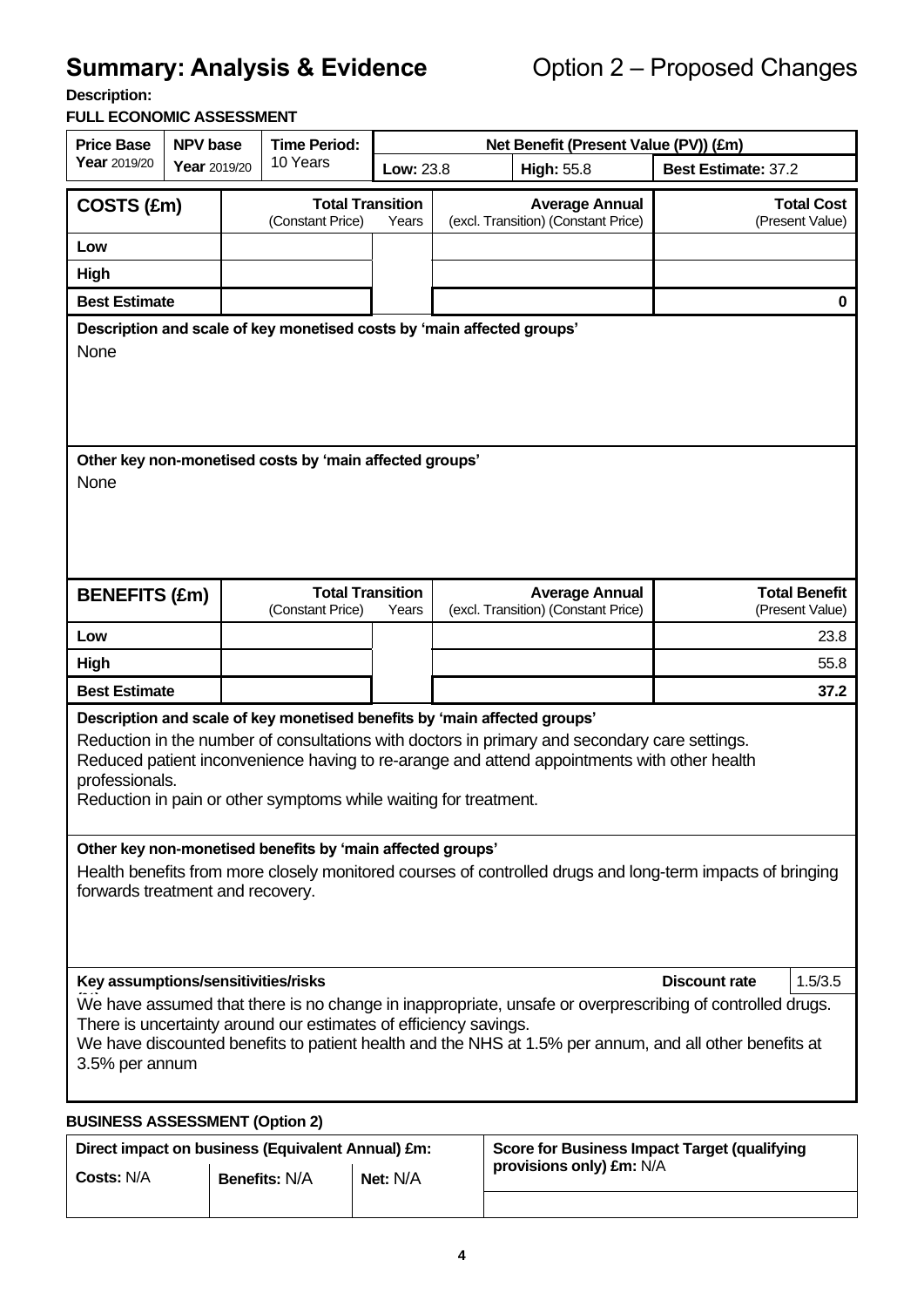# **Evidence Base (for summary sheets)**

#### **Narrative Summary Problem under consideration**

- 1. Since 2013, an advanced podiatrist practitioner who has undergone additional Health and Care Professions Council (HCPC) approved training can practise as an independent prescriber. Further changes to legislation in 2015 allowed podiatrist independent prescribers to be able to prescribe from a restricted list of four controlled drugs. This list was determined based upon a consultation undertaken in 2011. However, clinical prescribing practices have developed since then, so that this list is no longer in line with best practice.
- 2. In addition, podiatrist independent prescribers are prevented from prescribing any medicines which have been scheduled as controlled drugs after the date of the consultation in 2011. An amendment to the Misuse of Drugs Regulations (2001) in 2014 to include tramadol hydrochloride as a schedule 3 controlled drug resulted in podiatrist independent prescribers being unable to prescribe tramadol hydrochloride for their patients.
- 3. Furthermore, between November 2017 and January 2018, the Home Office consulted on proposals to schedule pregabalin and gabapentin as controlled drugs under the Misuse of Drugs Regulations. This followed the recommendation to ministers by the Advisory Council on the Misuse of Drugs (ACMD) that these two medicines should be placed in Schedule 3 of the Misuse of Drugs Regulations alongside their classification as Class C medicines under the Misuse of Drugs Act 1971. The consultation response<sup>1</sup> published in October 2018 indicated that both pregabalin and gabapentin will be listed in schedule 3 of the Misuse of Drugs Regulations without the application of safe custody requirements from April 2019. It is therefore being proposed that gabapentin and pregabalin are added to the proposed list of controlled drugs that podiatrists can independently prescribe so that they can continue to prescribe these medicines to their patients.
- 4. Currently, patients under the care of a podiatrist who would potentially benefit from accessing these controlled drugs to relieve pain must make an additional appointment with another health professional, typically a GP.

#### **Rationale for intervention**

- <span id="page-4-1"></span><span id="page-4-0"></span>5. There are restrictions within UK-wide medicines legislation as to who can supply, administer and prescribe medicines. Evidence suggests there are potential efficiency gains and improvements to patient experience and health outcomes if certain healthcare professions are able to prescribe a wider range of medicines<sup>2,3</sup>. Currently, podiatrist independent prescribers are sometimes in the position of not being able to provide medicines in line with best practice, even when they are the first to identify the need for a medicine within a clear and established pathway and can identify from patient records if the medicine would not be suitable for the patient. This leads to unnecessary consultations with other healthcare professionals which represents an inefficient use of public money and may delay access for patients who require their skills. It also inconveniences the patient.
- 6. The delay in accessing medicines may result in unnecessary pain and suffering, as well as longer-term risks to effective recovery and rehabilitation. In some interventions, podiatrists are placed in a position of advising a doctor, who may be less familiar with the patient's case. This practice was highlighted as a matter of concern within the Crown report  $(1999)^4$ , and most recently by the General Medical Council (GMC)<sup>5</sup>.

<sup>1</sup>Home Office (2018) *[A consultation on proposals to schedule pregabalin and gabapentin under the Misuse of Drugs](https://assets.publishing.service.gov.uk/government/uploads/system/uploads/attachment_data/file/748439/consultation-response-pregabalin-gabapentin.pdf) Regulations 2001: [Government response to the consultation](https://assets.publishing.service.gov.uk/government/uploads/system/uploads/attachment_data/file/748439/consultation-response-pregabalin-gabapentin.pdf)*

<sup>2</sup> Carey, N., Stenner, K., Edwards, J. (2017). *Evaluation of Physiotherapist and Podiatrist Independent Prescribing, Mixing of Medicines and Prescribing of Controlled Drugs.*

<sup>3</sup> I5 Health (2015). *Non-Medical Prescribing (NMP) – An Economic Evaluation*

<sup>4</sup> Department of Health (1999). *Review of Prescribing, supply and administration of medicines (the Crown Report).* 

<sup>5</sup> Avery, T., Barber, N., Ghaleb, M. et al (2012). *Investigating the prevalence and causes of prescribing errors in general practice.*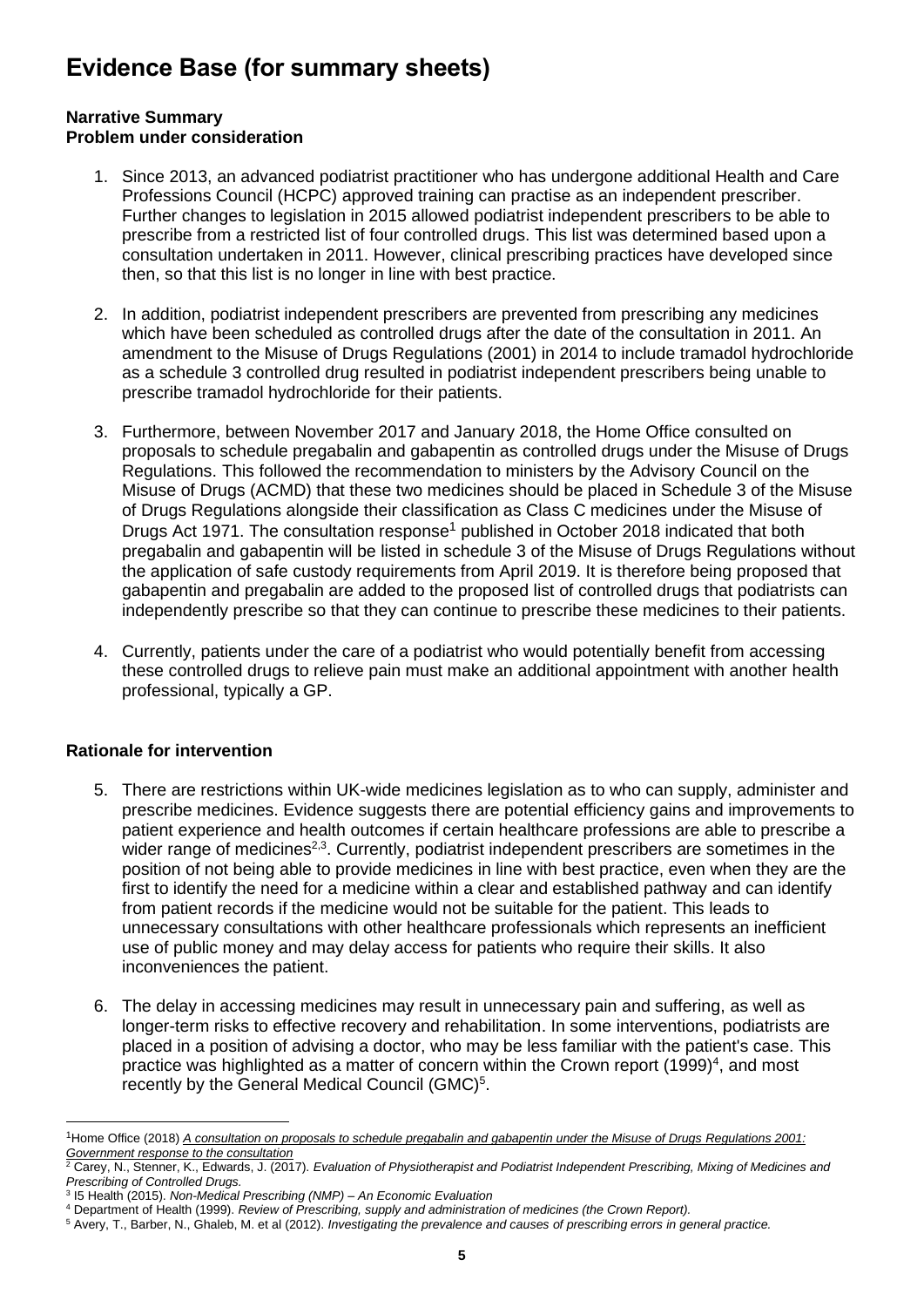#### **Policy objective**

7. The objectives of the proposed change are to reduce interruptions and delays in the provision of care, and thereby: a) reduce inefficient use of health professionals' time; b) improve patient experience; c) improve patient health outcomes.

#### **Policy Change – amending the list of controlled drugs that podiatrist independent prescribers can prescribe from**

8. In 2015 NHS England commissioned a scoping project to look at the evidence for extending prescribing, and supply and administration of medicines responsibilities to a number of health professions. Prioritisation was given to professions which demonstrated benefits to a wide patient population and changes that were aligned with the Five Year Forward View<sup>6</sup>. The resultant report recommended a review of the list of controlled drugs that podiatrist independent prescribers can prescribe. The review was carried out to ensure podiatrists can provide timely, evidence-based interventions and avoid unnecessary pressure on other services and professionals. The College of Podiatry (COP) and the Institute of Chiropodists and Podiatrists (IOCP), the professional bodies representing podiatrists across the UK, engaged with their members to determine what amendments to the list were required to provide optimal, evidence-based patient care. NHS England also engaged with a number of stakeholders to ratify the list and to determine any governance risks associated with their inclusion.

#### **Description of options considered**

#### *Option 1 – business as usual*

9. The list of controlled drugs that podiatrist independent prescribers can currently prescribe from is unchanged.

#### *Option 2 - Enable podiatrist independent prescribers to prescribe an additional four controlled drugs under the Human Medicines Regulations and the Misuse of Drugs Regulations*

- 10. Currently, podiatrist independent prescribers are unable to prescribe tramadol hydrochloride and morphine sulfate for their patients, leading to interruptions and delays in treatment. Following the scheduling of these medicines from April 2019 they are now also unable to prescribe pregabalin and gabapentin. The proposed change would add tramadol hydrochloride, morphine sulfate, pregabalin and gabapentin, to the list of controlled drugs which podiatrist independent prescribers can prescribe from. This would improve the timeliness of treatment, which has the following intended benefits:
	- a. **Efficient use of health professional time –** Currently, when one of these medicines is required there is a burden on the GP or other health professional to have an appointment with an additional patient. Removing this burden by allowing the podiatrist to prescribe these medicines releases time for the GP or other health professional that could be used for additional patient care.
	- b. **Better patient experience** Reducing delays in accessing the medicines required improves patient convenience and satisfaction. Patients would no longer have to wait for an additional appointment with other health professionals.
	- c. **Improved patient health** More timely access to treatment may reduce the risk of patients' conditions deteriorating and the severity of persistent pain. This change would also allow podiatrists to amend the medicines prescribed in a timely fashion if they observe risk of dependence or evidence that the medicine is not suitable for the patient.

<sup>6</sup> NHS England (2014). *[Five year forward view.](https://www.england.nhs.uk/wp-content/uploads/2014/10/5yfv-web.pdf)*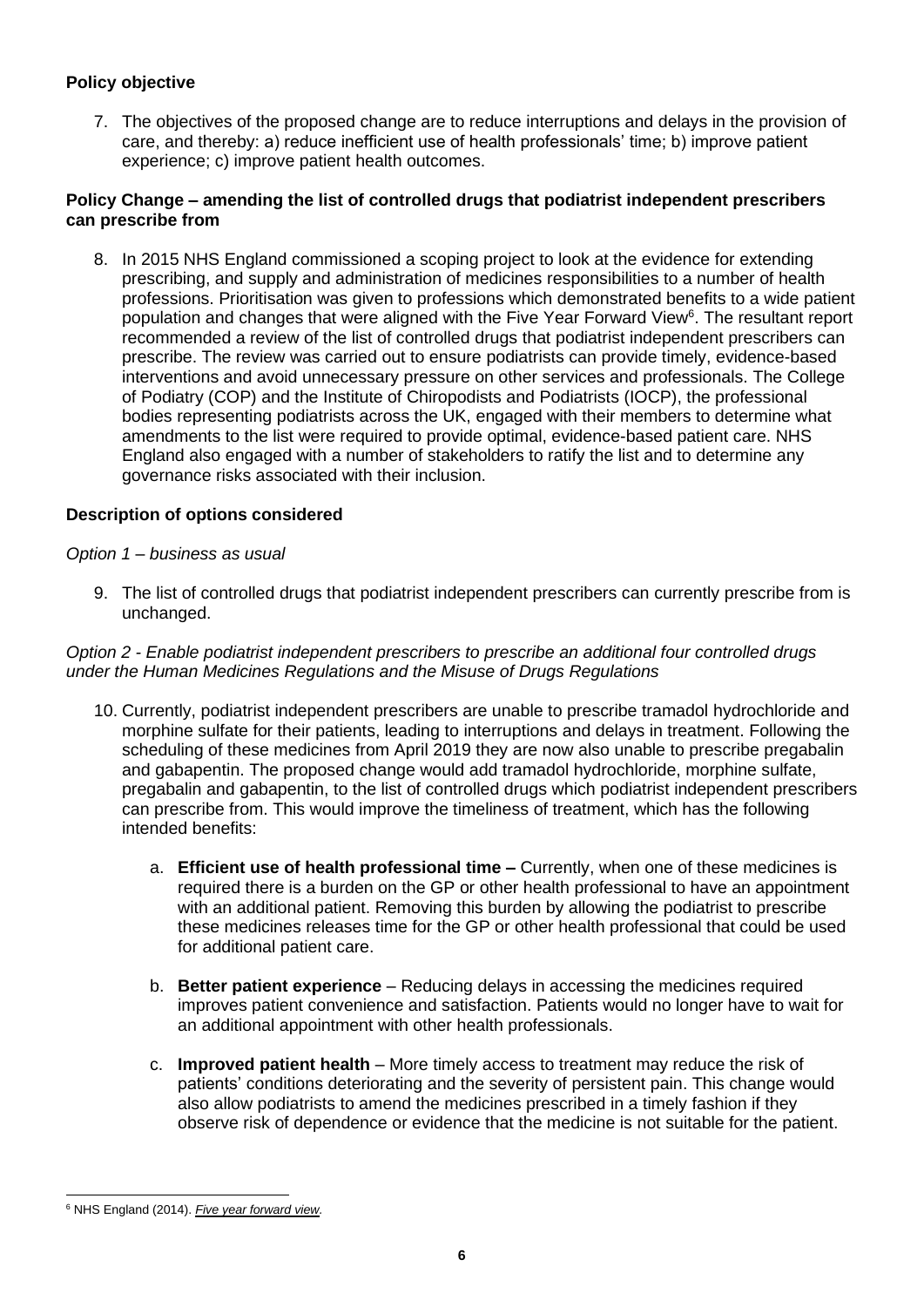#### **Costs**

11. Amending the restricted list of controlled drugs podiatrists can prescribe from will not lead to additional training costs. It is not anticipated that it will directly lead to an increase in the number of podiatrists training to be independent prescribers, nor will it require current training courses to be extended.

#### *Risks of prescribing errors*

12. If podiatrist independent prescribers were able to prescribe the proposed controlled drugs, there is the potential that they will mistakenly prescribe a medicine that is unsuitable for the patient. If this becomes more likely than in current practice, there will be an associated net health cost. There is little published information testing differences in inappropriate medicines usage or medicines error resulting from expansions in medicines responsibilities. The most extensive relevant study finds no difference between nurse prescribers and consultant doctors, and that nurses outperform junior doctors<sup>7</sup>. Previous evaluations do not find any evidence of increased risk of medicines errors<sup>[2](#page-4-0)[,3.](#page-4-1)</sup> On balance, we conclude that there is unlikely to be an increase in the risk of inappropriate prescription of medicines. We discuss this further in paragraphs 42 - 44, and a table of potential risks and governance measures already in place to manage them can be found in section 4.6 of the full consultation guide.

#### **Benefits**

#### *Method*

- 13. In order to estimate the total benefits, we estimate the benefits per average affected appointment, and scale this up to the total number of appointments per year for the workforce where starting a course of either tramadol hydrochloride, morphine sulfate, pregabalin and gabapentin.
- 14. In our calculations of averages, we only include the cases where the process would be affected by the change.
- 15. After discussing with the leadership of the COP and the IOCP who consulted with a small number of practitioners, the profession has estimated the range of appointments involving a course of new treatment of tramadol hydrochloride or morphine sulfate as between 23,500 and 31,500 per year.
- 16. In addition, the COP and IOCP have advised that gabapentin and pregabalin are currently used much less than morphine sulfate and tramadol hydrochloride, and so we assume that 1,000 appointments a year involve gabapentin and pregabalin. Therefore, across the 340 podiatrist independent prescribers<sup>8</sup>, the profession believes that the total number of consultations per year requiring a scheduled drug is between 24,500 and 32,500.
- 17. As there is a small range between the lower and upper bounds of affected appointments provided by the profession, the sensitivity analysis (see Table 1) will use 15,000 affected appointments as a conservative lower bound, 30,000 as the central estimate, and an upper bound estimate of 45,000 affected appointments. For the main analysis we will use the central estimate of 30,000 affected appointments per year. We assume that there are 46 working weeks a year and the number of podiatrist independent prescribers (and the resulting number of appointments) increases by 2% per year.
- 18. The profession also advised that some of these (30%) would involve a short delay in the appointment as the podiatrist searched successfully for an alternative prescriber. The majority however, (65%) would require the patient to attend a new appointment with his or her GP and a small minority (5%) who were attending for surgery would also have to make a GP appointment and re-arrange the operation.

<sup>7</sup> Ashcroft, D., Lewis, P., Tully, M. (2015). *[Prevalence, Nature, Severity and Risk Factors for Prescribing Errors in Hospital Inpatients:](https://link.springer.com/article/10.1007%2Fs40264-015-0320-x)  [Prospective Study in 20 UK Hospitals.](https://link.springer.com/article/10.1007%2Fs40264-015-0320-x)* Drug Safety, 38:833-843

<sup>&</sup>lt;sup>8</sup> Health and Care Professions Council (2019)[. Total number of independent and supplementary prescribers –](https://www.hcpc-uk.org/globalassets/resources/freedom-of-information/2019/01.-january/total-number-of-independent-and-supplementary-prescribers---january-2019.pdf) January 2019.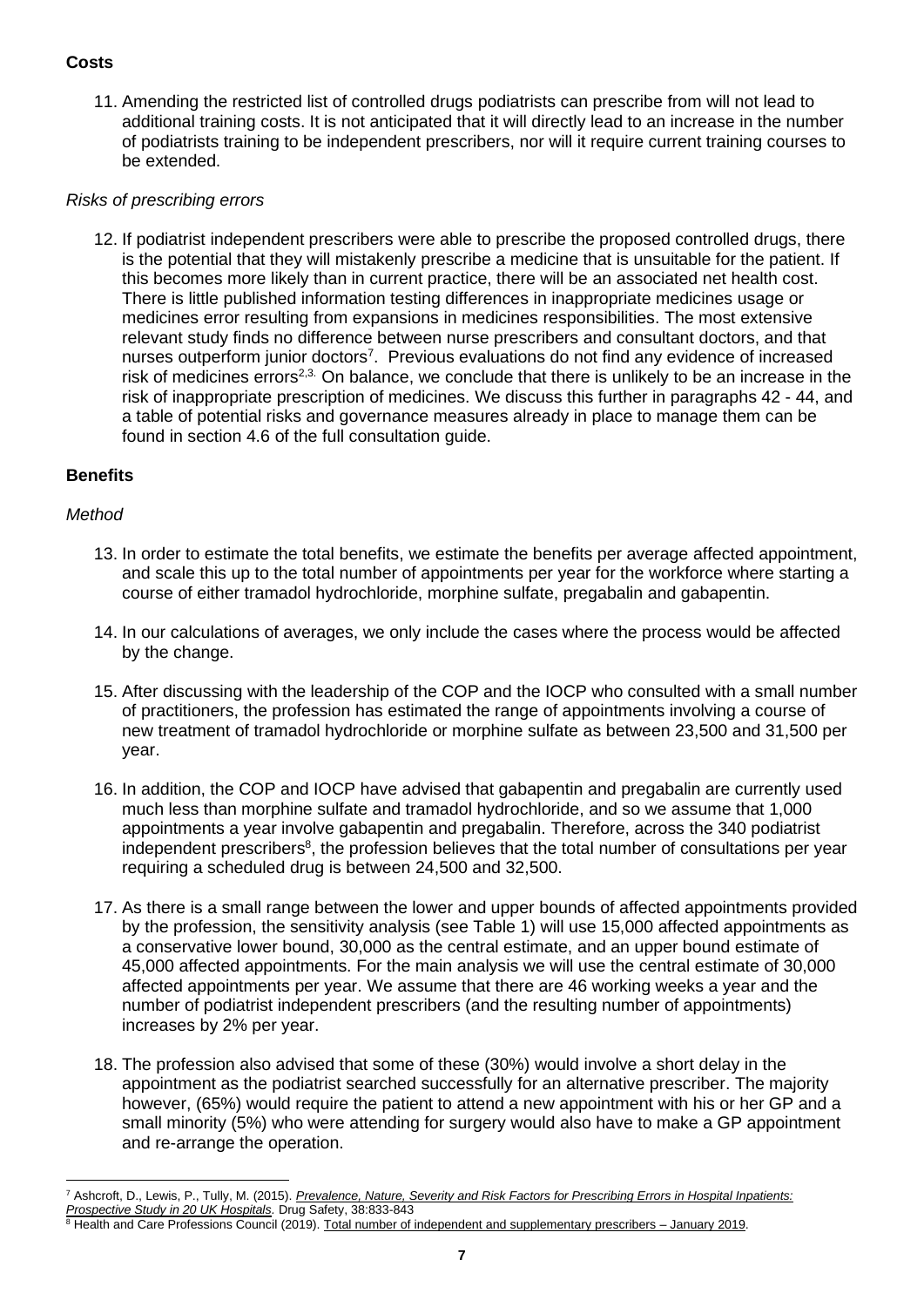19. For ease of reading, the cohorts described from paragraph 20 will be categorised as: *minor* for the patients who experienced a short delay, *major* for the patients who only require an additional GP appointment, and *severe* for patients who require both an additional GP appointment and a re-arranged operation.

#### *Efficiency*

Search costs

- 20. For the affected appointments which have minor delays that can be resolved on site, there are search costs for the podiatrists and interruption costs for the prescribers. For this cohort of affected appointments, a podiatrist would spend approximately 10 minutes searching for another prescriber.
- 21. Multiplying the unit cost of a podiatrist independent prescriber (£26.00 top of Band 8 A in Agenda for Change pay bands<sup>9,10</sup>) by the time taken-up by the delay, we estimate a cost of £4.30 per appointment affected with a minor delay. Weighting this based on the frequency of minor delays (30%), we estimate that avoiding search time saves £1.30 per average affected appointment.

#### Other health professionals' time

- 22. For minor delays, we assume a hospital medical prescriber, with a unit cost of £54.10 (the hourly equivalent of the midpoint of consultant salaries according to NHS Health Careers<sup>11</sup>, and adjusted using an inflation rate of 2% to bring in line with 2019/20 prices), spends 5 minutes assessing the patient before providing the prescription. Calculating in the same way as above, we estimate that avoiding this cost saves £4.50.
- <span id="page-7-0"></span>23. In an estimated 70% (GP appointments as part of both major and severe delays) of affected appointments a GP appointment can be avoided and this represents a much bigger potential efficiency saving. GP consultations last 9.2 minutes on average<sup>12</sup>. Based on a unit cost of £62.50 per hour for a GP (hourly equivalent of midpoint of GP salary according to PSSRU<sup>[12](#page-7-0)</sup>, and adjusted using an inflation rate of 2% to bring in line with 2019/20 prices) we estimate that this saving is £9.60 per affected appointment.
- 24. We assume for severe delays there is an additional estimated cost of an unplanned cancelled operation at half the average cost of a day case<sup>13</sup>. After adjusting for an inflation rate of 2% to bring the price in line with 2019/20 pricing this amounts to £385.00.
- 25. We calculate the weighted average across the three kinds of delays, to estimate that avoiding inefficient use of other health professionals' time saves £27.40 per affected appointment.

#### Total Efficiency

- 26. The total efficiency savings which could be generated is estimated to be an average of £28.70 per affected appointment.
- 27. The Department of Health and Social Care (DHSC) estimates that even though the value of a Quality Adjusted Life Year (QALY) is close to £60,000, NHS funds can be used to generate QALYs at a cost of £15,000 per QALY at the margin, due to budget constraints on providers. As a result, releasing £1 of resources by making efficiency savings is estimated to produce £4 of

<sup>9</sup> NHS Employers (2019). *[Agenda for Change pay scales -](https://www.nhsemployers.org/pay-pensions-and-reward/agenda-for-change/pay-scales/hourly) Hourly (2019/20)*

<sup>&</sup>lt;sup>10</sup> Throughout the Impact Assessment the 2019/20 Agenda for Change (AfC) pay scales for England and Wales have been used. Pay rates in Scotland and in Northern Ireland are not identical to those in England and Wales, but differences are assumed to make a negligible difference to the overall net benefit. Furthermore, we expect similar differences in pay between the home nations for professions outside of the AfC, again we believe there will be no difference to overall net benefits.

<sup>11</sup> NHS Health Careers (2018). *[Pay for doctors.](https://www.healthcareers.nhs.uk/explore-roles/doctors/pay-doctors)*

<sup>12</sup> Curtis, L. Burns, A. (2018). *[Unit Costs of Health and Social Care 2018.](https://www.pssru.ac.uk/project-pages/unit-costs/unit-costs-2018/)* Personal Social Services Research Unit

<sup>13</sup> NHS Improvement (2018). *[National schedule of reference costs](https://improvement.nhs.uk/documents/1973/2_-_National_schedule_of_reference_costs_v2.xlsx) (2017/18)*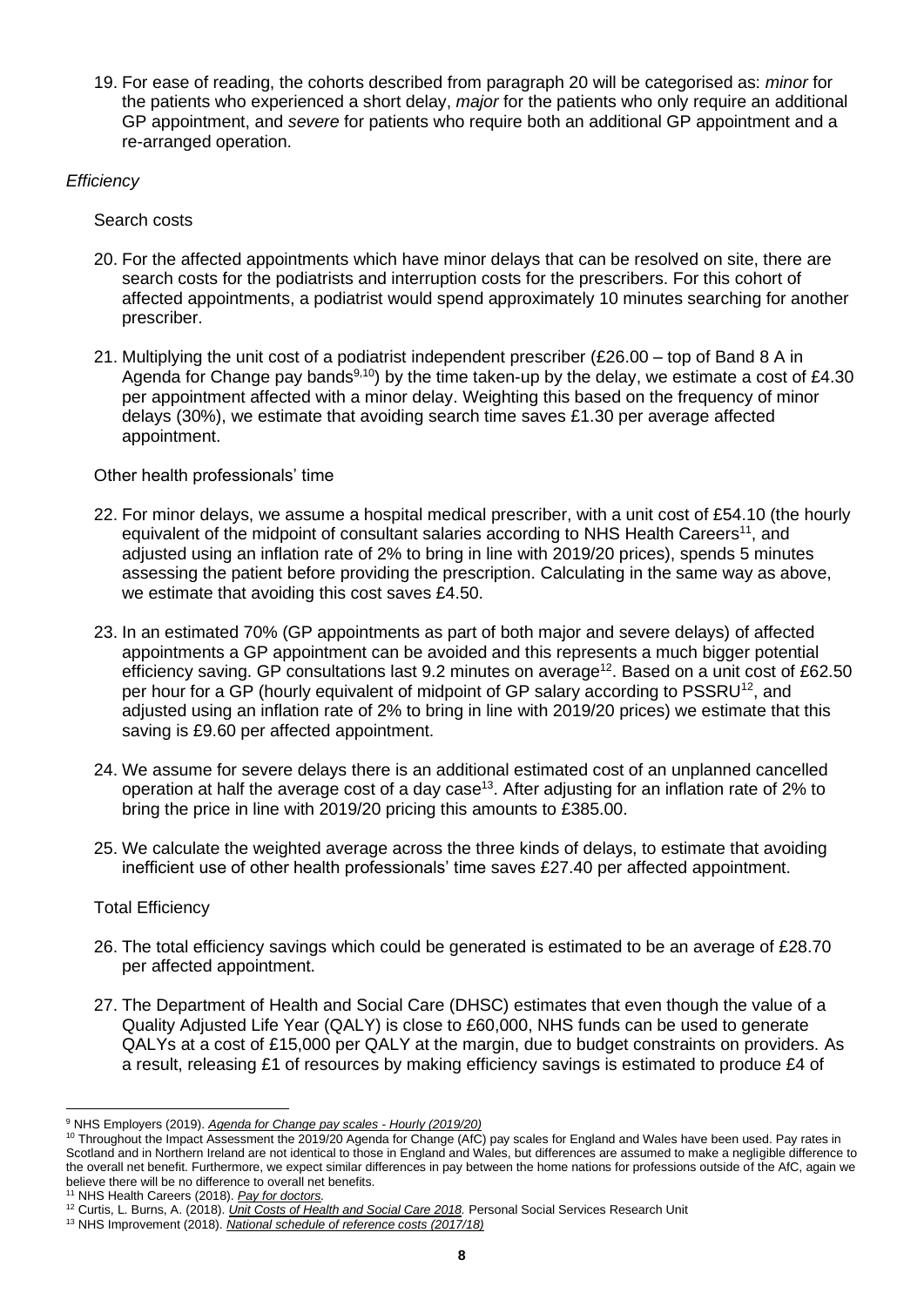health benefits. Assuming that all efficiency benefits are realised by NHS providers, we estimate efficiency benefits of £114.60 per affected appointment, or £3.4m annually.

#### *Patient Experience*

- 28. The COP and IOCP report that there is anecdotal evidence which suggests that most patients are disappointed to be informed that they will have to make another appointment with a GP to access the medicines required.
- 29. We assume that rearranging an appointment takes up an hour of patient time, and that where a patient has had to have an operation re-scheduled there is an additional 3 hours lost patient time. Together, this results in an average wasted patient time of 51 minutes per affected appointment.
- 30. The Department of Transport published research in 2015 on the value of 'delayed travel time'. They estimate that for all modes/distances that travellers would be willing to pay (workers and non-workers) on average £11.21 in order to save one hour of travel time<sup>14</sup>. We consider this as the cost of wasted patient time, and an indication of patient dissatisfaction resulting from delays, although this is likely to underestimate the anxiety and inconvenience for patients.
- 31. Reduced wasted time resulting from the proposed changes has a benefit of £9.50 per affected appointment, or £0.3m annually.

#### *Health Benefits*

- 32. The GP Patient Survey tells us that just over 40% of all patients who accepted an appointment, got one on the same or next day, around a quarter for a 'few days later' and another quarter 'a week or more later<sup>15</sup>. However, the survey cannot tell us how many of these waits are patient driven and how many are delays which inconvenience patients.
- 33. If a patient is in pain and requires a GP appointment to obtain a prescription, delays before the patient can access the pain relief they need could lead to a period of suffering and anxiety and quality of life loss for the patient.
- 34. Using the clinical scenarios from the NHS England full consultation guide we estimate a monetary value of this using EQ5D Crosswalk Index Calculator<sup>16</sup>. Patients with post-operative pain are the most likely to be affected (and may also have moderate mobility and self-care problems and slight 'usual activities' problems). If the medication they can obtain from the podiatrist leaves them in severe pain their QALY score will be 0.38 on the EQ5D. If the 'best practice medicine' can reduce their pain from severe to moderate that will increase their QALY score to 0.59, a gain of around 20% of a QALY. We do not attempt to monetise long-term physical health benefits of bringing forward treatment and recovery.
- 35. If we assume that 50% of patients who experience major or severe delays experience this decrease in health, this results in an average gain of 0.0006 QALYs per affected appointment. Valuing a QALY at £60,000, this is a benefit of £34.50 per affected appointment. We do not, however, include it in the benefits for the high and mid-range estimates of total benefits, using it only for the low-end estimate of consultations. The lower estimate of 15,000 affected appointments per year results in an annual benefit of £0.5m.

#### *Total Benefits*

36. The undiscounted 10 year benefit is estimated to be £40.8m. Discounting benefits to health outcomes and to the NHS at 1.5% per annum and all other benefits at 3.5% per annum results in a present value benefit of £37.2m. A lower bound frequency estimate suggests a present value benefit of £23.8m, and the upper bound frequency estimate suggests a present value benefit of £55.8m.

<sup>14</sup> Department of Transport (2015). *[Provision of market research for value of](https://assets.publishing.service.gov.uk/government/uploads/system/uploads/attachment_data/file/470229/vtts-phase-2-report-non-technical-summary-issue-august-2015.pdf) travel time savings and reliability*

<sup>15</sup> NHS England (2018). GP Patient Survey 2018.

<sup>16</sup> EuroQol (2018).*[EQ5D Crosswalk Index Value Calculator](https://euroqol.org/eq-5d-instruments/eq-5d-5l-about/valuation-standard-value-sets/crosswalk-index-value-calculator/)*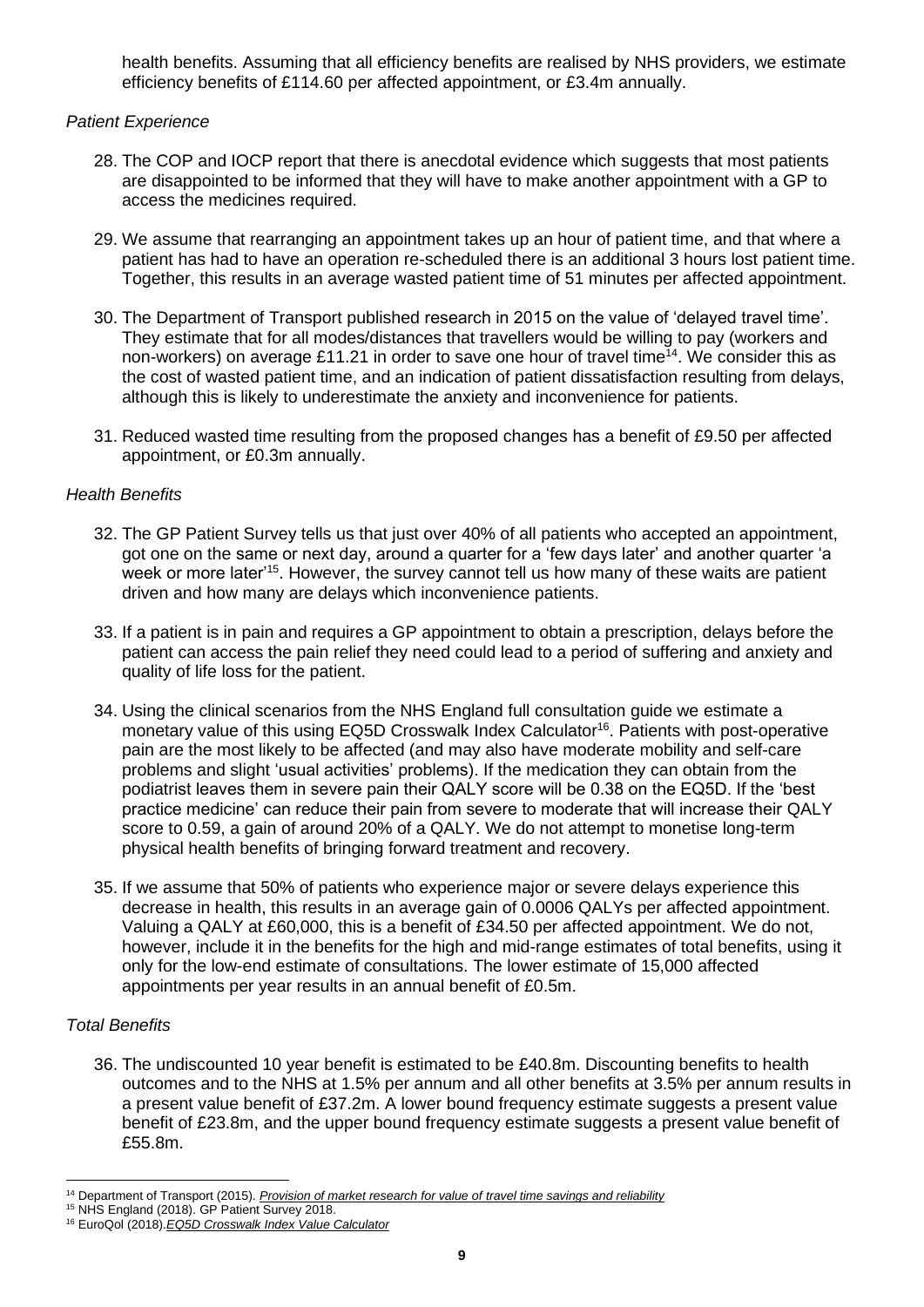37. Table 1, below summarises the high, central and low range estimates of total benefits broken down between the savings in professions' time, avoided inconvenience cost and possible health benefits.

#### **Table 1: Summary of benefits**

| Range                     | Saved health      | <b>Patient Satisfaction</b> | <b>Health Benefits</b> | Total (10 year, |
|---------------------------|-------------------|-----------------------------|------------------------|-----------------|
|                           | professional time | (Year 1)                    | (Year 1)               | discounted)     |
|                           | (Year 1)          |                             |                        |                 |
| 15,000 episodes per annum | £1.7 $m$          | £0.1 <sub>m</sub>           | £0.5m                  | £23.8m          |
| 30,000 episodes per annum | £3.4m             | £0.3m                       |                        | £37.2m          |
| 45,000 episodes per annum | £5.2m             | £0.4m                       |                        | £55.8m          |

#### **Net Benefits**

38. As there are no monetised costs attributed to the proposed changes, the net present value is the same as the total benefits. The lower bound estimate (based on 15,000 affected appointments per year and including the improved health outcomes) is £23.8m, and the upper bound estimate (based on 45,000 affected appointments per year) is £55.8m. The central estimate based on 30,000 cases per year and no quantified health benefits is £37.2m. Table 2 below provides a summary over 10 years, with this table provided for lower and upper estimates in Annex A.

**Table 2: Summary of 10 year costs and benefits, central estimate** 

|                                             | Cost (Em) | Benefit (£m) | Net benefit (£m) |
|---------------------------------------------|-----------|--------------|------------------|
| Year <sub>0</sub>                           | 0.0       | 0.0          | 0.0              |
| Year 1                                      | 0.0       | 1.1          | 1.1              |
| Year <sub>2</sub>                           | 0.0       | 1.2          | 1.2              |
| Year <sub>3</sub>                           | 0.0       | 1.2          | 1.2              |
| Year 4                                      | 0.0       | 1.2          | 1.2              |
| Year <sub>5</sub>                           | 0.0       | 1.2          | 1.2              |
| Year <sub>6</sub>                           | 0.0       | 1.3          | 1.3              |
| Year 7                                      | 0.0       | 1.3          | 1.3              |
| Year <sub>8</sub>                           | 0.0       | 1.3          | 1.3              |
| Year 9                                      | 0.0       | 1.3          | 1.3              |
| Year 10                                     | 0.0       | 1.4          | 1.4              |
| Total (undiscounted)                        | 0.0       | 12.5         | 12.5             |
| Total (discounted)                          | 0.0       | 10.3         | 10.3             |
| Total with opportunity costs (undiscounted) | 0.0       | 40.8         | 40.8             |
| Total with opportunity costs (discounted)   | 0.0       | 37.2         | 37.2             |

## **Rationale and evidence that justify the level of analysis used in the IA (proportionality approach)**

39. There is not a significant amount of data available on the possible impacts of these changes, and so using estimates from the professional body, reality checked by the Chief Professions Officers' Medicines Mechanism (CPOMM) programme: lists project working group (which includes professional bodies and staff from NHS England) and interpreted cautiously by analysts is appropriate.

#### **Risks and assumptions:**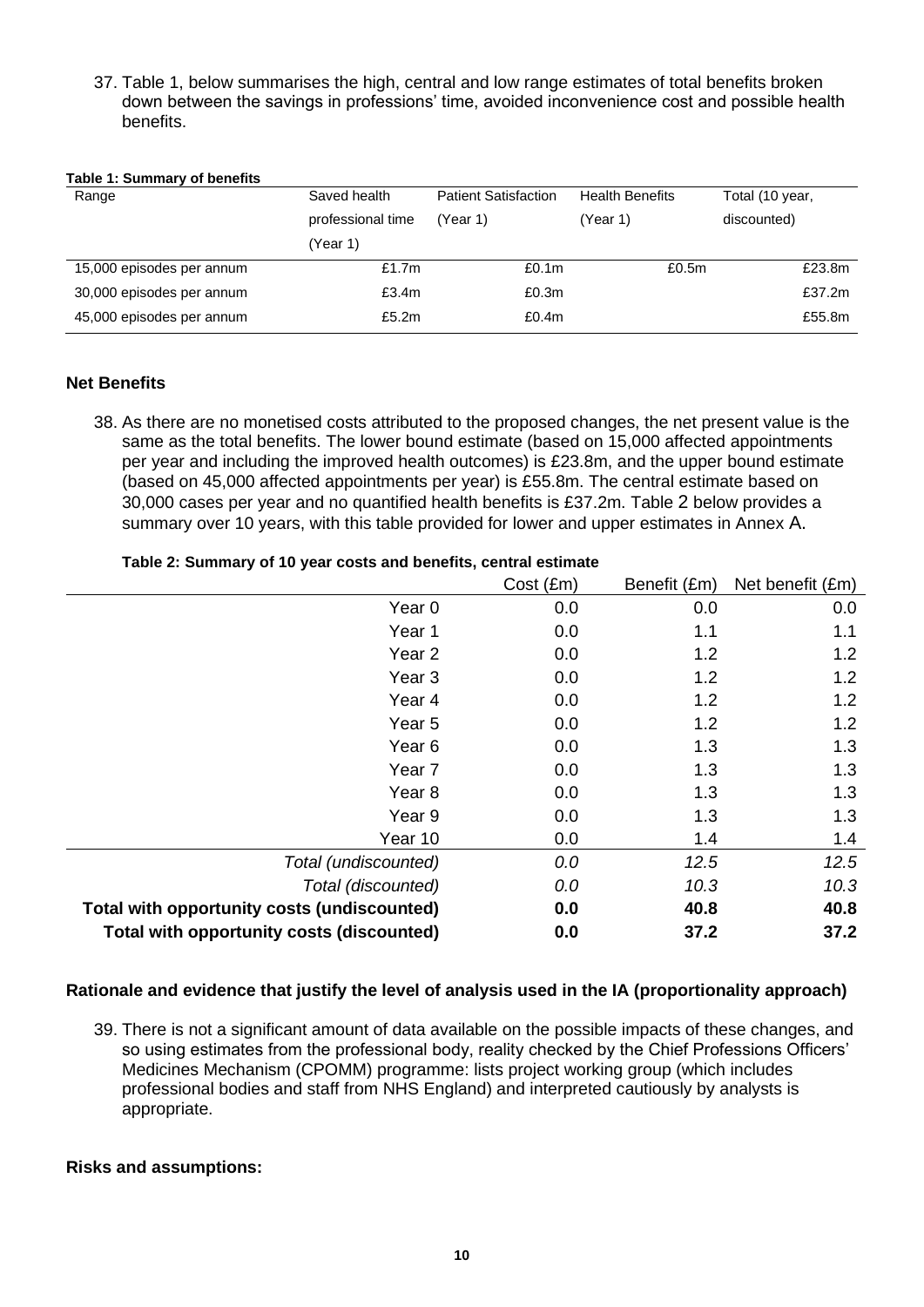- 40. We believe our estimates of the monetised value of the benefits of this change are reasonable and that some of the non-monetised benefits (e.g. greater compliance with medicines and care plan) could make this an under-estimate.
- 41. The area of greatest uncertainty is in the total number of consultations that will be affected by the increased number of medicines available for patients. We have tried to account for this uncertainty by using a wide sensitivity analysis around the frequency of cases.

#### *Risks of prescribing errors*

- 42. In our main analysis, we have not attempted to quantify any risks of the potential harm to patients (health loss) that might occur if prescribing errors are more likely as a result of the proposed changes. Although the evidence suggests this is unlikely, we have attempted to conduct a breakeven analysis to understand the scale of this risk. We try to estimate how much the rate of medicines errors would need to increase to offset the benefits.
	- a. A medicine error is a failure in the treatment process that leads to, or has the potential to lead to, harm to the patient. The frequencies of medication errors are not known with any precision either in general or in specific settings, but limited data below reveals they are quite common but that they do not always result in noticeable harm. A UK hospital study of 36,200 medication orders found that a prescribing error was identified in 1.5% of cases and 0.4% of errors were serious<sup>17</sup>, and we take this 1.5% as the baseline medicines error rate.
	- b. We estimate the cost of a medicines error based on a study on the costs and benefits of reducing prescription errors. They identify six medicines where errors are clinically important, and estimate the QALY difference between prescriptions with and without errors using parameters from the literature. Using these estimates, and the relative frequency of these, we estimate that prescription errors cost an average of 0.08 QALYs. Although the medicines considered were chosen based on their known clinical effect, because the proposed changes are for controlled drugs we assume that this is representative of the 1.5% of expected errors. Valuing a QALY at £60,000, this suggests an economic cost per medicine error of £4,800.
	- c. Given this cost per medicines error, we estimate that the net benefits would be offset if the error rate were 2-3 times higher than the current error rate. This suggests that the conclusion that these changes would lead to net benefits may be sensitive to the theoretical risk of increased medicines error, however unlikely such an increase is.
	- d. Note that this analysis is highly uncertain; it is not clear that the rate of prescription error used here is representative of podiatrists' practice, and it is a simplification to assume that an error rate is attributable to a single professional or factor.
- 43. The likelihood of any increased risk in inappropriate prescribing of medicines is considered to be low. This is for three main reasons:
	- a. Podiatrists who would prescribe these drugs will be advanced podiatrists already experienced in independent prescribing, and these drugs will need to form part of their assessed personal formularies. Independent academic evaluation of the impacts of extending prescribing to physiotherapists and podiatrists suggests that benefits are being realised with no observed increased risk of harm to patients<sup>18</sup>.
	- b. If the podiatrist has regular ongoing contact with the patient, more frequently than other health professionals, they may have a better understanding of the patient's history and

<sup>17</sup> Dean B, Schachter M, Vincent C, Barber N. (2002) *Prescribing errors in hospital inpatients: their incidence and clinical significance*, Qual Saf Health Care, vol. 11 (pg. 340-4)]

<sup>&</sup>lt;sup>18</sup> Carey, N., Stenner, K., Edwards, J. (2017). *Evaluation of Physiotherapist and Podiatrist Independent Prescribing, Mixing of Medicines and Prescribing of Controlled Drugs.*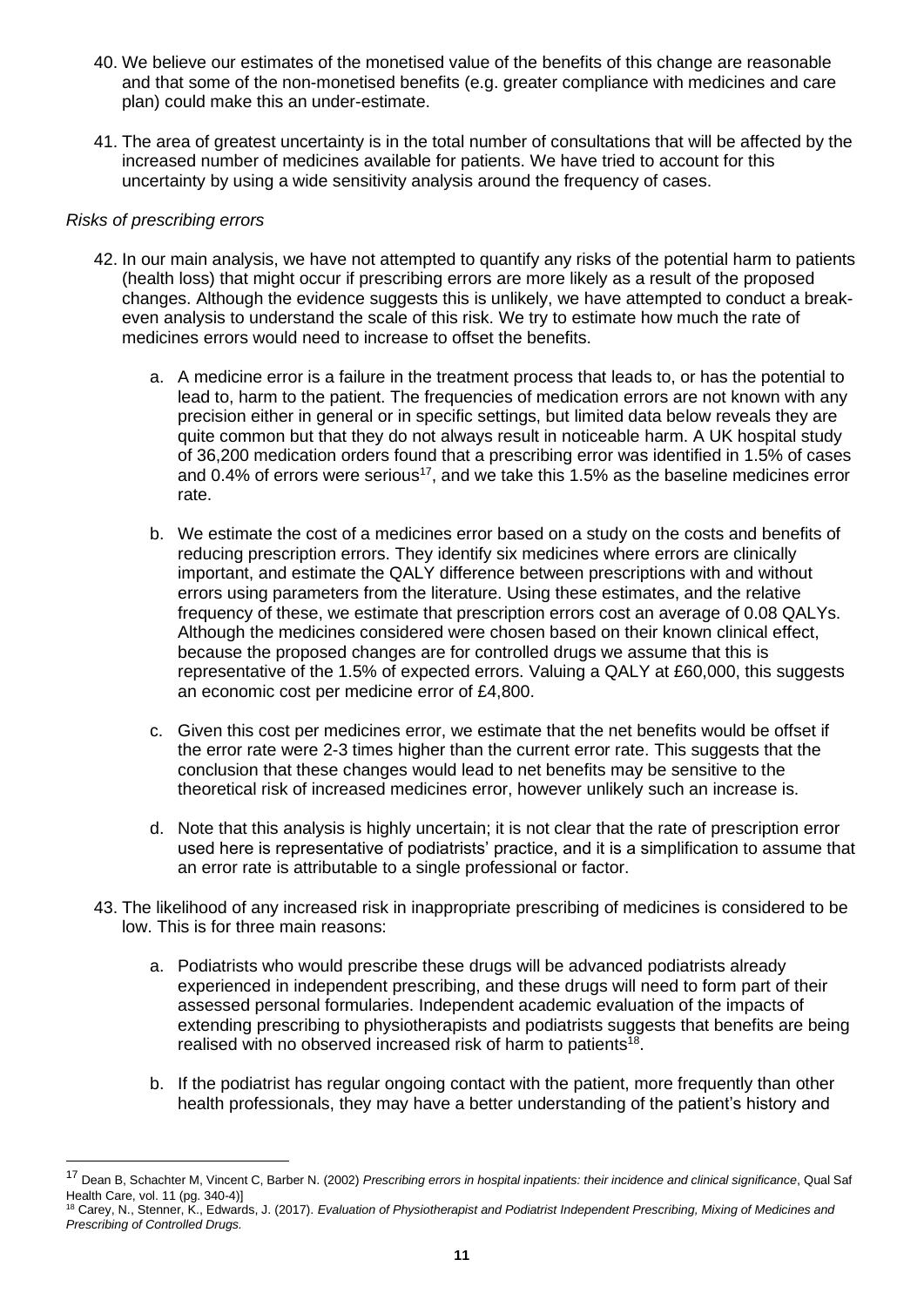situation, and may therefore be in a better position to understand the patient's suitability for the medication.

- c. The podiatrist may also be in a better position to identify and respond to risks of dependency and adverse events related to these medicines. They would be in a position where they can amend the courses of these medicines that have been prescribed by other professionals to reduce risks, in a way that they are currently unable to do.
- 44. Although we think any increased risk in prescribing errors unlikely, there are a number of processes in place that mitigate any risks:
	- a. All podiatrist independent prescribers are registered with the Health and Care Professions Council (HCPC). The HCPC sets the standards that all registrants have to meet in relation to their education, proficiency, conduct, performance, character and health. These are the minimum standards that the HCPC considers necessary to protect members of the public. Registrants must meet all these standards when they first register and complete a professional declaration every two years thereafter, to confirm they have continued to practise and continue to meet the standards relevant to their scope of practice to stay registered. Registrants must also ensure that they have appropriate indemnity in place to cover all of their work. This indemnity may be provided by an employer, a professional body or by private arrangement.
	- b. Only advanced podiatrists who are qualified independent prescribers will be able to prescribe from the list of controlled drugs. Podiatrist independent prescribers must only prescribe medicines within their scope of practice and competence.
	- c. Podiatrist independent prescribers will be expected to include any additional controlled drugs in their personal formularies in order to demonstrate competence before prescribing them.
	- d. The practice guidance for podiatrist independent prescribers published by the professional body advises about adequate communication with other prescribers, duration of supply of controlled drugs and for patients to be seen by as few prescribers as possible.
	- e. In line with national guidance monitoring of controlled drugs prescribing activity will already be in place in organisations.
	- f. The practice guidance for podiatrist independent prescribers states that all prescribers are required to engage with monitoring and audit activities, including liaison with the controlled drugs accountable officer.

#### **Proposed implementation plan**

- 45. A change in legislation is required to amend the list of controlled drugs that podiatrist independent prescribers can prescribe.
- 46. NHS England are consulting on the proposed changes until 10<sup>th</sup> December 2020.
- 47.Following the consultation, the proposed changes to medicines legislation and the findings of the consultation will be presented to the Commission on Human Medicines who make recommendations to Ministers regarding changes to the Human Medicines Regulations 2012. Subject to the agreement of the proposed changes by Ministers; the Medicines and Healthcare products Regulatory Agency (MHRA) will make the necessary amendments.
- 48. As this proposal is in relation to controlled drugs, changes to the Misuse of Drugs Regulations are also required. The proposed changes to medicines legislation and the findings of the consultation will be presented to the Advisory Council on the Misuse of Drugs who makes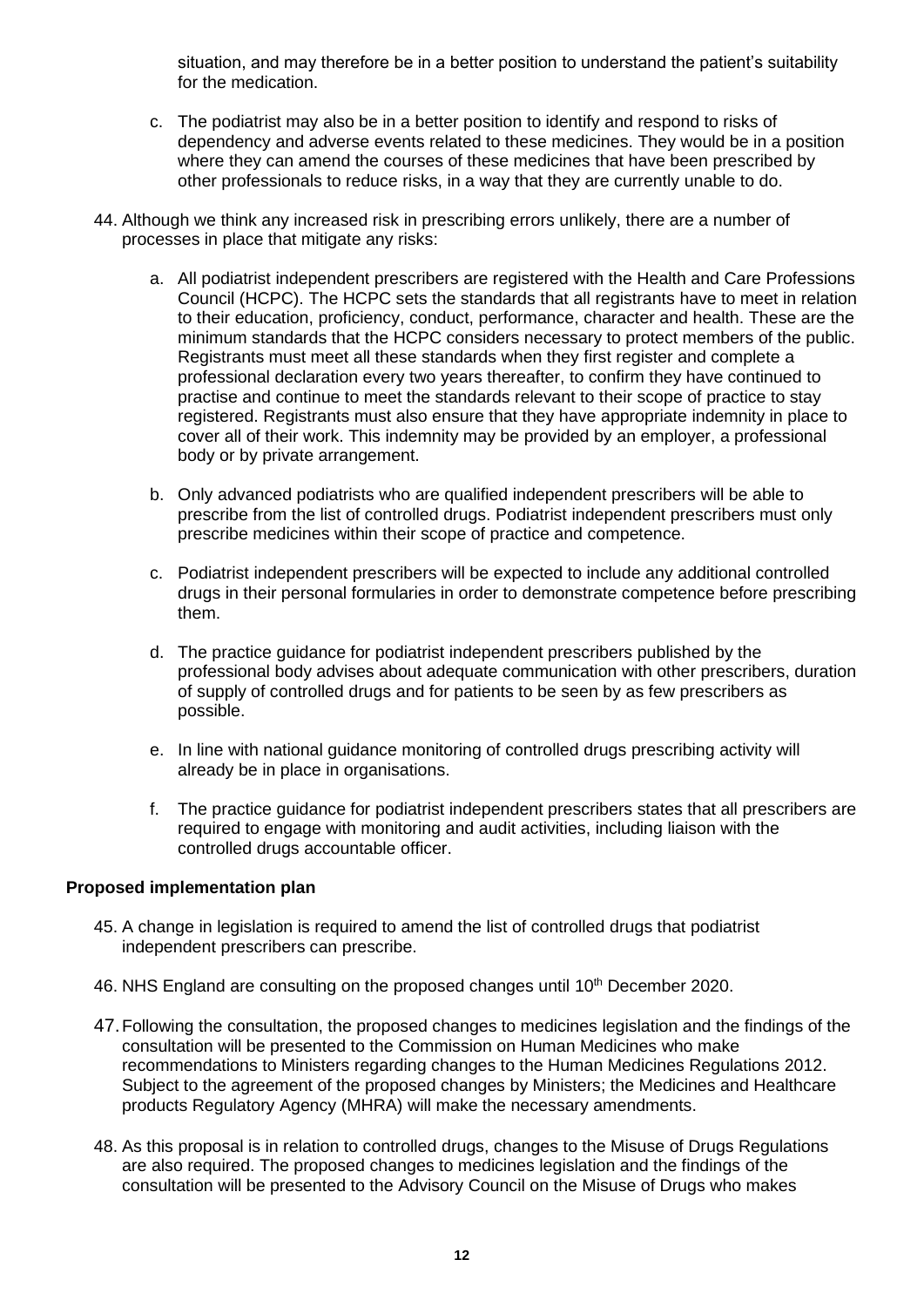recommendations to Ministers regarding changes to the Misuse of Drugs Regulations. Subject to the agreement of Ministers, the Home Office will then make the necessary amendments.

49. The Misuse of Drugs Regulations apply only to England, Wales and Scotland; the Misuse of Drugs (Northern Ireland) Regulations 2002 will need to be amended separately and this will be undertaken by the Department of Health in Northern Ireland.

#### **Private sector impact**

50. It is not anticipated that this change in legislation will have significant impacts on the private sector. All benefits from the change would accrue to their patients and savings to the NHS and these are captured in the estimates above.